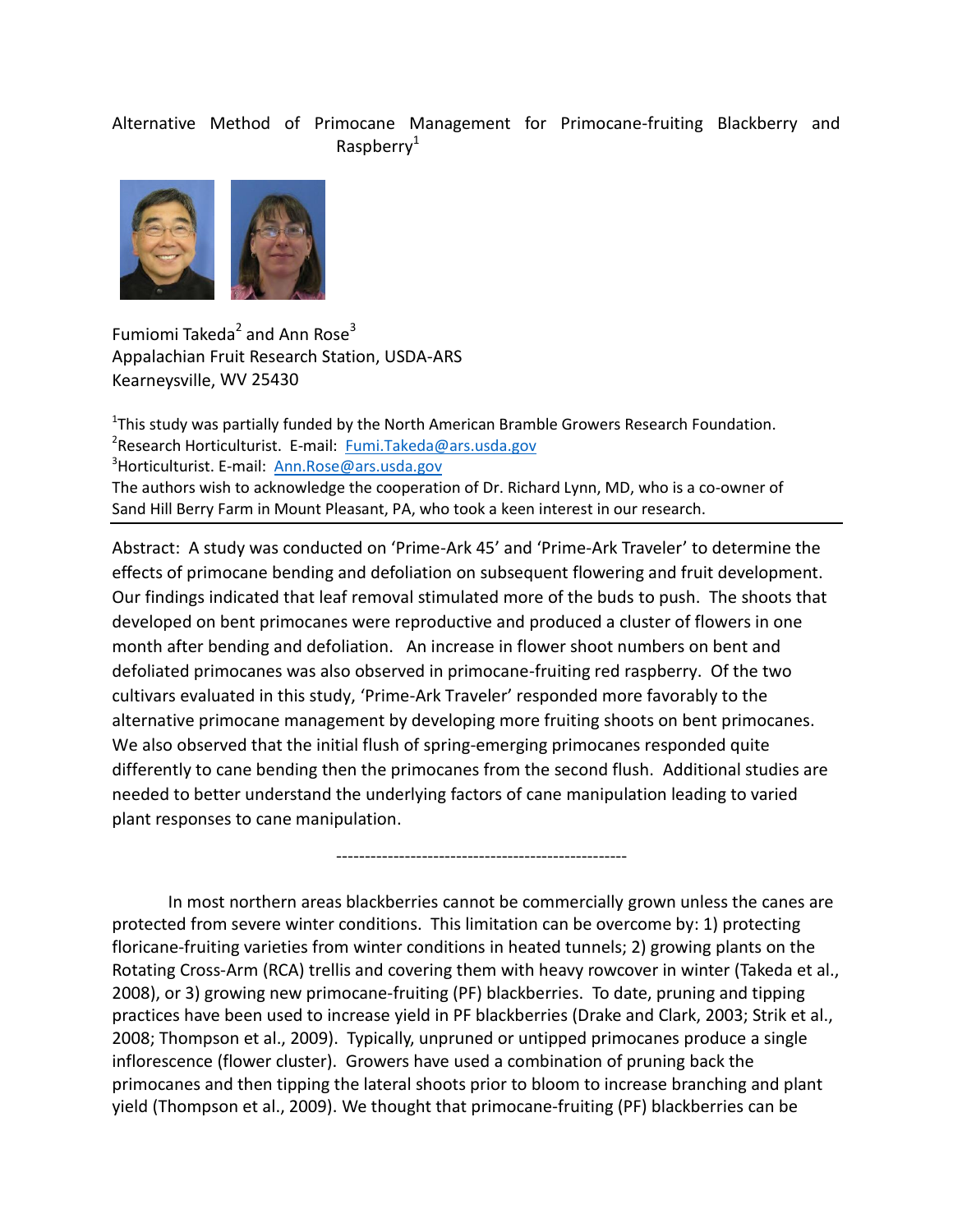manipulated by other means to enhance their cropping potential, thus eliminating the need for hard pruning and soft tipping. Lateral shoot numbers can be increased by bending the primocane as previously shown with floricane-fruiting blackberries (Takeda and Peterson, 1999).

The objectives of this study were: 1) Study the effects of bending primocanes, forcing them to grow horizontally on a static post with two cross arms, and soft-tipping primocanes when they have grown horizontally for 1 to 1.5 m; 2) Study the effects of removing leaves from horizontally-oriented primocanes on side shoot emergence; and 3) Compare yield and harvest time of blackberries grown using different primocane management methods.

A patent method was used to train the primocanes of 'Prime-Ark 45' and 'Prime-Ark Traveler' blackberry (Fig. 1).

Alternative Cane Management Technique for Primocane-Fruiting Blackberries



Fig. 1. Illustrations showing the process of primocane manipulation and the potential change in the development of fruiting shoots on bent primocanes.



Fig. 2. This photograph shows bent primocanes with most of their leaves removed. Many of the buds at the leaf axil broke within several weeks.

In addition, to bending the primocanes, the leaves were taken off from the bent primocanes (Fig. 2). Our findings indicated that leaf removal stimulated more of the buds to push. The shoots that developed on bent primocanes were reproductive and produced a cluster of flowers in one month after bending and defoliation. An increase in flower shoot numbers on bent and defoliated primocanes was also observed in primocane-fruiting red raspberry (Fig. 3).

The study conducted in 2016 indicated that 'Prime-Ark Traveler' responded more favorably to the alternative primocane management by developing more fruiting shoots on bent primocanes. We also observed that the initial flush of spring-emerging primocanes responded quite differently to cane